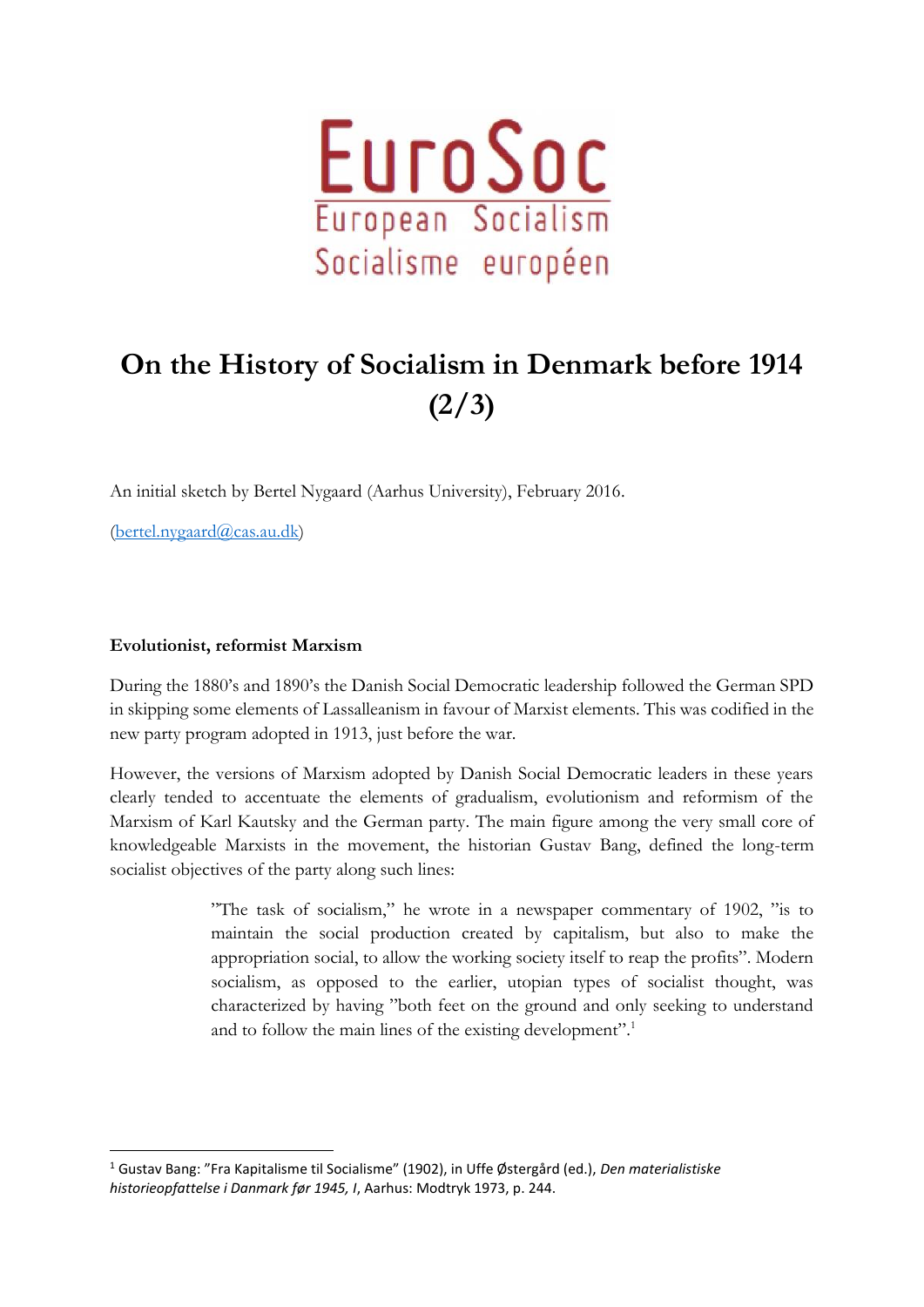The evolutionist, gradualist implications of this conception of socialism was perhaps even more clearly stated by another leading party ideologist, Frederik Borgbjerg, in a parliamentary speech in 1899:

> "Socialism means that a new society, socialist society, grows out of the present society, just as the present society grew out of the previous, feudal society. [...] In the midst of capitalist society germs of a new society have arisen gradually, socialist germs here and there [...]. In time, these germs will grow, until the point when all working members of society will gain the the full results of the labour value that they produce, and by that time, socialism will be in existence [...]. Socialism is a mighty international movement progressing year after year because it is carrying the truth and is itself carried by development".<sup>2</sup>

*Socialism* was thus identified with the result of a long-term development already unfolding. This long-term development was sometimes termed *revolution*, while revolution in the sense of a rapid, violent overthrow of the existing order was persistently rejected. Accordingly, the immediate, main task of the party was not that of creating a radically different society. It was, rather, that of supporting the existing, already ongoing historical evolution of society, while working for any political or social improvement in the lot of the workers.

Also, socialism was identified not with the decline of state power, but with the full development of the state, that is with its omnipotence in the sphere of production *and* its political democratization. In one of the first longer Marxist texts of any Danish Social Democrat, Peter Knudsen – the party chairman for almost three decades (1882-1910) – identified socialism with state ownership of the means of production. This, according to Knudsen, would realize the very purpose and essence of the state:

> "When the state [...] owns the means of production and is in charge of production, then its relation to all its individual members will be the relation proper to its purpose [*Bestemmelse*]. [...] At that point, the state will be identical with the people as a whole, and will fully realize its purpose of being a means to securing each of its citizens all of the goods that they are unable to acquire individually".<sup>3</sup>

## **Weak left-wing oppositions**

**.** 

There was little opposition to these conceptions of socialism within the Social Democratic movement. At the time of the formation of the Socialist International in 1889, a left-wing opposition did develop within the party, seeking to take the revolutionary rhetoric of the party literally, but it had few independent ideas or alternative strategies to support its course, and it achieved only limited membership support. Its main members were excluded, and after a brief period of seeking to build a new labour party, it dissolved in the early 1890's.

<sup>2</sup> Frederik Borgbjerg, speech in parliament, 23 March 1899, in *Rigsdagstidende. Folketingets Forhandlinger.* 

*<sup>51</sup>de ordentlige Samling 1898-99*, Copenhagen: J.H. Schultz 1899, columns 5158-5159.

<sup>3</sup> P. Knudsen, 'Socialismen' (1885), in Østergård, *Den materialistiske historieopfattelse*, p. 44.